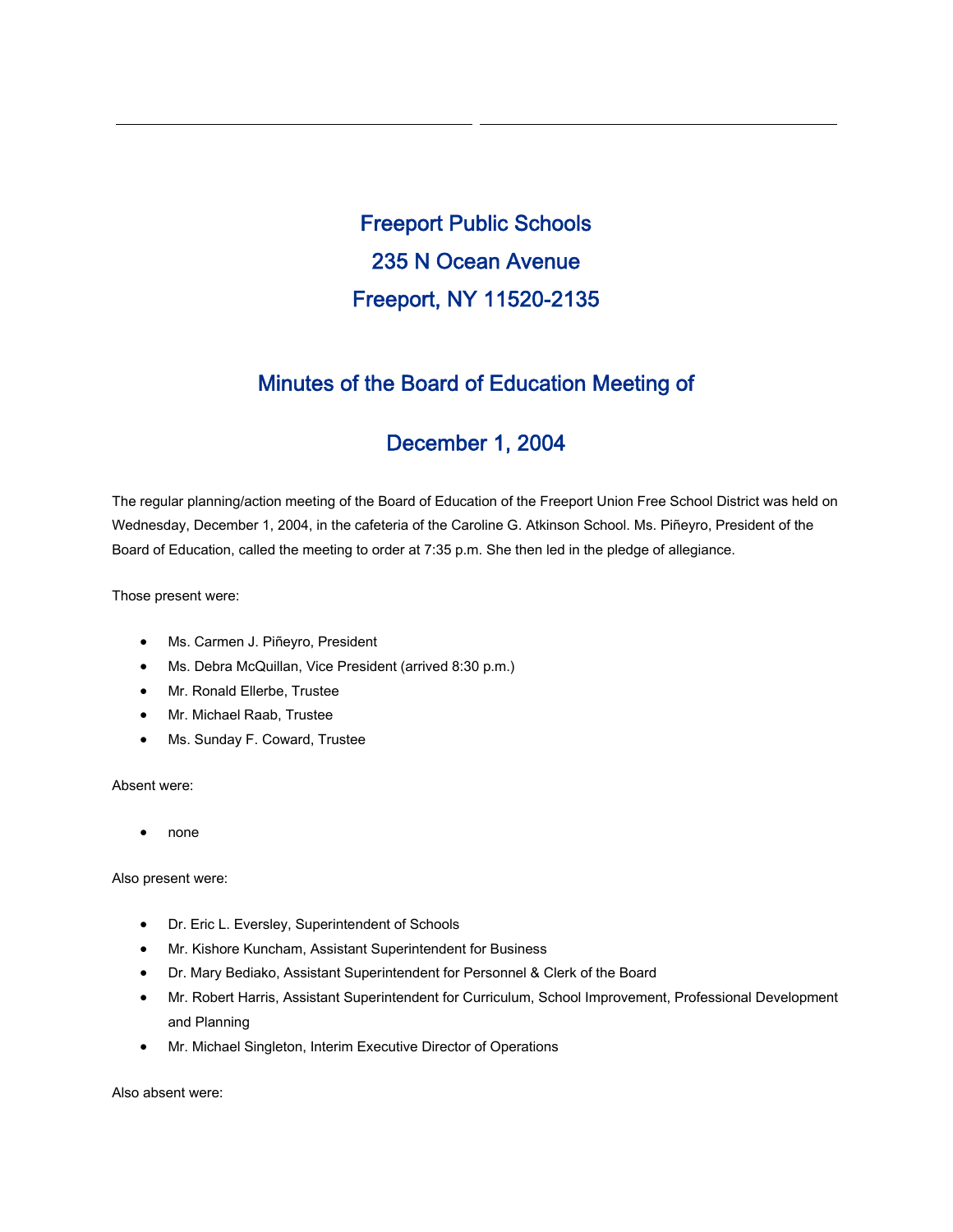• none

Guest:

• Janell Hallpen, from Erie I BOCES

The number of people in the audience at the opening of the meeting was 16.

### Superintendent's Report

Dr. Eversley, Superintendent of Schools, briefly discussed the Boards undertaking to revise the Districts policy manual. Dr. Bediako, Assistant Superintendent for Personnel is the point person for the Board Policy Review. Dr. Bediako introduced Ms. Janell Hallpen from Erie I BOCES as the Policy Coordinator for Erie I BOCES and she is working on the Freeport Policy review. Ms. Hallpen took the Board through the process of revising a district's policy manual, the importance of districts maintaining up to date policies and the differences between policy and administrative regulations. Ms Hallpen discussed the process involved in putting together the first draft of the Freeport Policy Manual which she distributed to the members of the Board. Ms. Hallpen further discussed the next steps that would be involved in the process of drafting policies to be reviewed by the district with constant communication between Erie I BOCES staff and district staff. It is expected that the process would be completed by June 2006.

Dr. Eversley then discussed the Finance/Budget Advisory Committee and new members. A lottery was held for the one open position on the committee in the Homeowner Category. Ms. Anne Walsh-Feeks was chosen in the lottery held to fill the open position.

The Superintendent then discussed the Long Island Academic Challenge. He requested that everyone watch Channel 12 in January to see the Freeport High School Long Island Academic Challenge Team compete.

### Questions from the Public

The public was then given the opportunity to address the Board of Education. Each speaker was allowed to address the Board for six minutes on any topic. The Board and administration addressed the comments from the public.

#### Items for Action

### Approval of CSE and PSE Meetings

Mr. Raab offered the following resolution for adoption:

BE IT RESOLVED that the Board of Education hereby accepts the minutes of the meetings of the committees on special education and preschool special education for the following dates: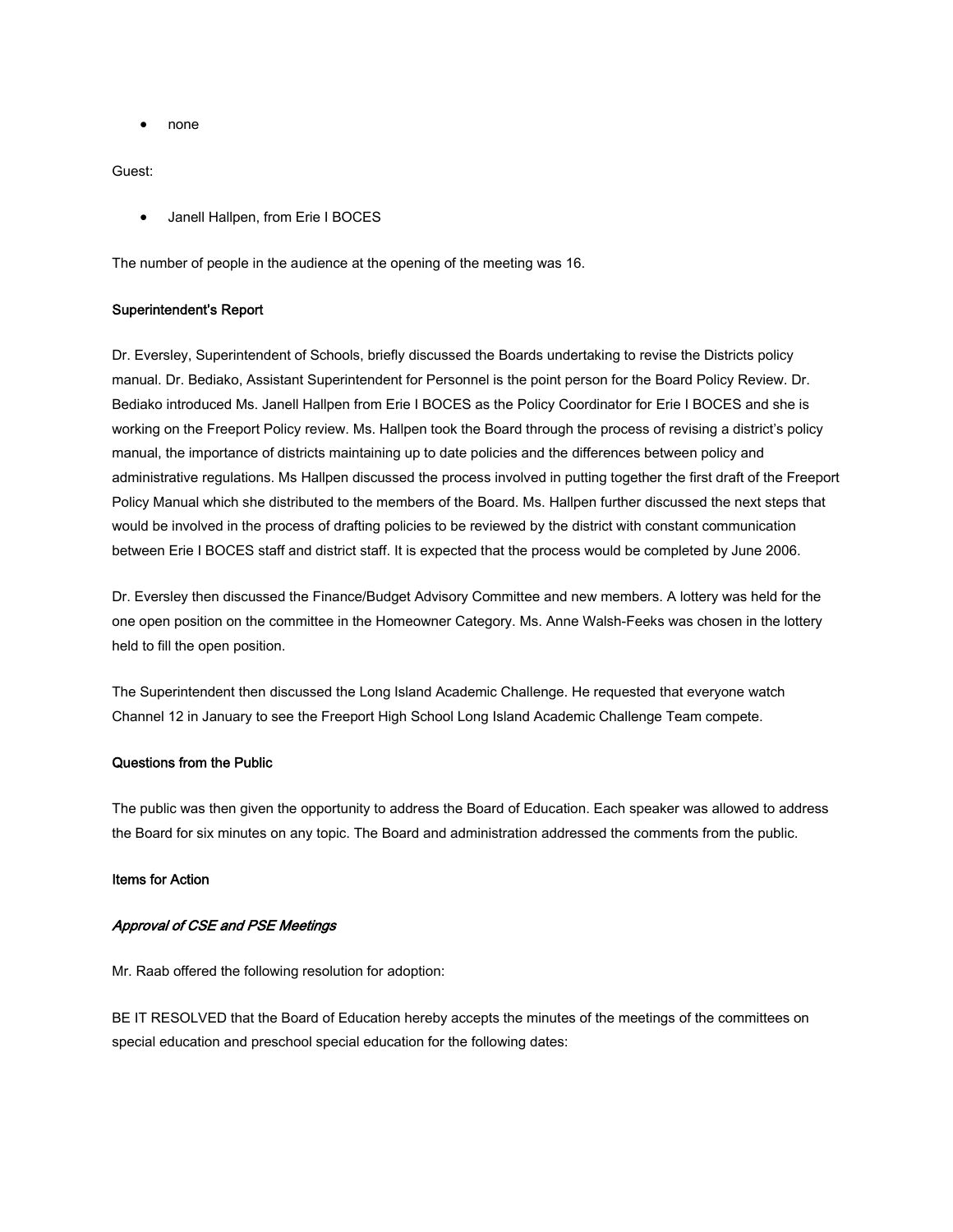October 18, 2004; October 22, 2004; October 25, 2004; October 29, 2004; November 1, 2004; November 3, 2004; November 4, 2004; November 5, 2004; November 8, 2004; November 10, 2004; November 15, 2004.

The motion was seconded by Mr. Ellerbe and unanimously carried: Coward, Ellerbe, McQuillan, Piñeyro and Raab.

## • Bid Award for Capital Projects Contract # 1 General Construction - Technology Wing Reconstruction/Sump Pump Replacement at Freeport High School

Ms. Coward offered the following resolution for adoption:

BE IT RESOLVED that the Board of Education of the Freeport Union Free School District hereby awards the following bid as listed in the Bid Award Reports and as recommended in the attached bid recommendations, accepting the lowest responsible bid as per bid specifications, and reserving the right to increase or decrease quantities of each item as needed. (as attached)

The motion was seconded by Mr. Raab and unanimously carried: Coward, Ellerbe, McQuillan, Piñeyro and Raab.

The Board then reviewed the tentative agenda for the November 17, 2004 meeting.

# • Bid Award for Capital Projects Contract # 2 Electrical - Technology Wing Reconstruction/Sump Pump Replacement at Freeport High School

Mr. Ellerbe offered the following resolution for adoption

BE IT RESOLVED that the Board of Education of the Freeport Union Free School District hereby awards the following bid as listed in the Bid Award Reports and as recommended in the attached bid recommendations, accepting the lowest responsible bid as per bid specifications, and reserving the right to increase or decrease quantities of each item as needed. (as attached)

The motion was seconded by Mr. Raab and unanimously carried: Coward, Ellerbe, McQuillan, Piñeyro and Raab.

## • *Bid Award for Capital Projects Contract # 3 Plumbing - Technology Wing Reconstruction/Sump Pump Replacement at Freeport High School*

Ms. McQuillan offered the following resolution for adoption

BE IT RESOLVED that the Board of Education of the Freeport Union Free School District hereby awards the following bid as listed in the Bid Award Reports and as recommended in the attached bid recommendations, accepting the lowest responsible bid as per bid specifications, and reserving the right to increase or decrease quantities of each item as needed. (as attached)

The motion was seconded by Mr. Raab and unanimously carried: Coward, Ellerbe, McQuillan, Piñeyro and Raab.